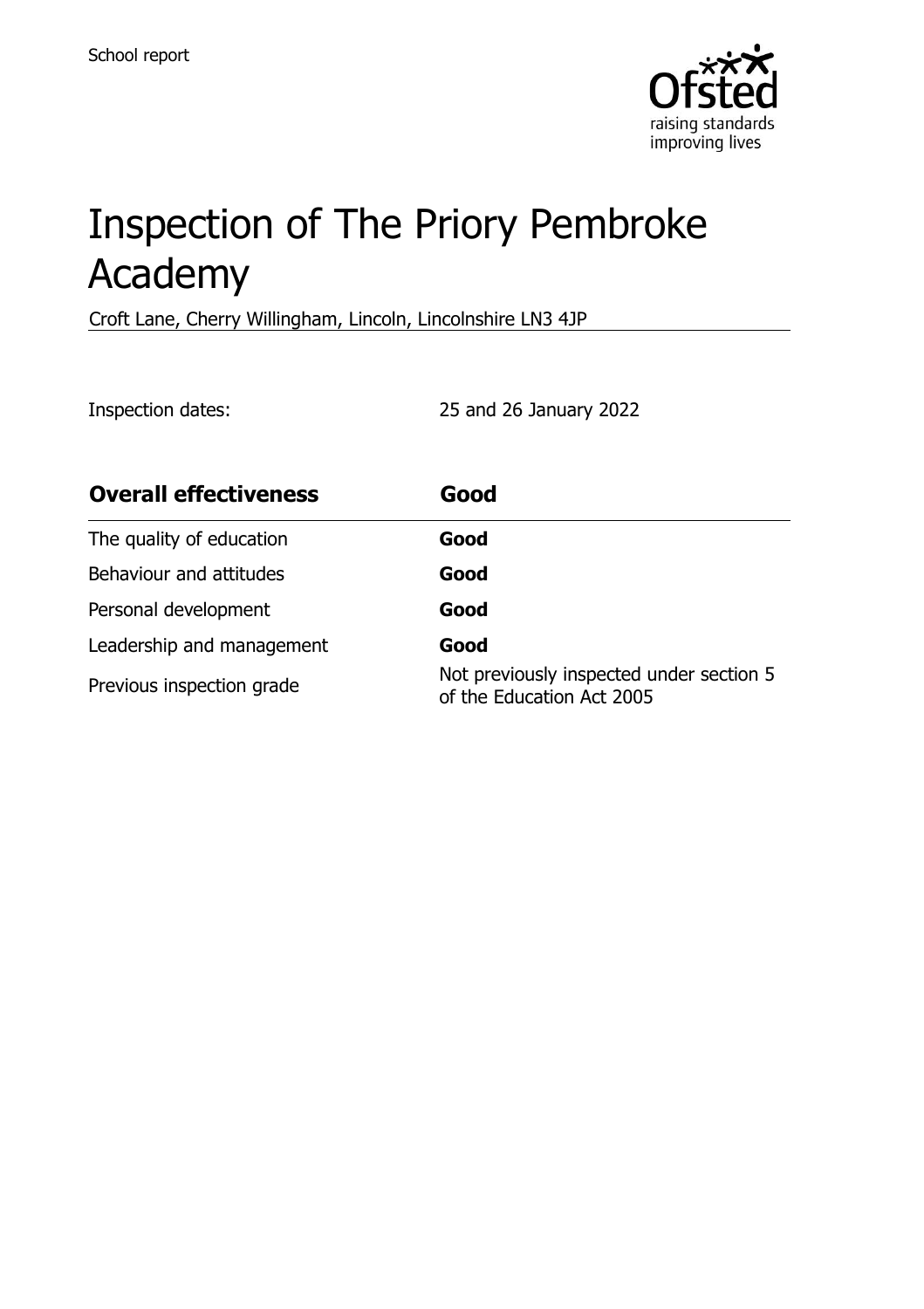

# **What is it like to attend this school?**

The school's motto, 'Achieving together', is reflected in all aspects of its work. The school is highly inclusive, where all are welcome. Pupils and staff describe the school as a family. Pupils benefit from the calm, harmonious atmosphere. They enjoy positive relationships with each other and staff. Pupils recognise that staff have their best interests at heart and want them to succeed in all aspects of life.

Pupils understand the school's three simple rules: to be ready, safe and respectful. They appreciate that these rules apply equally to staff. Most pupils strive to meet staff's high expectations of their conduct and academic achievement. Pupils work to meet the school's 'pledges', designed to encourage participation in enriching activities. Many pupils wear achievement badges with pride. Some achieve the status of being a 'knight of Pembroke'.

Most pupils behave well in lessons and around the school. They do not consider bullying to be an issue at their school. Pupils say they are well supported by pastoral staff and would report any problems or concerns they may have. They feel safe at school. Pupils say they would recommend the school to others.

#### **What does the school do well and what does it need to do better?**

Leaders have developed a clear vision for the school. The curriculum is ambitious and is underpinned by the school's 'capitals'. These aim to develop pupils' academic, social, cultural and creative capital. Pupils study a broad range of subjects throughout key stages 3 and 4. The number of pupils studying languages at GCSE level is increasing.

Subject curriculums are well planned. Leaders have identified the most important knowledge they want pupils to know and by when. The curriculums are designed to help pupils build knowledge over time. Plans include opportunities for pupils to revisit content to help knowledge stick in their long-term memory. Leaders have thought about the impact of missed learning as a result of the pandemic. They have amended plans to make sure that gaps in pupils' knowledge are filled.

A well-planned reading curriculum promotes a love of reading across the school. Pupils experience a range of challenging texts.

Staff have good subject knowledge. They use this well in discussions to help develop pupils' knowledge. Pupils discuss and debate with confidence, and many are extremely articulate. Most pupils achieve well across the curriculum. Teachers provide well for pupils with special educational needs and/or disabilities (SEND). For example, they amend tasks to help these pupils achieve the same curriculum aims as all pupils. Teaching assistants are not routinely well deployed. They do not have a consistently positive impact on pupils' learning or experiences.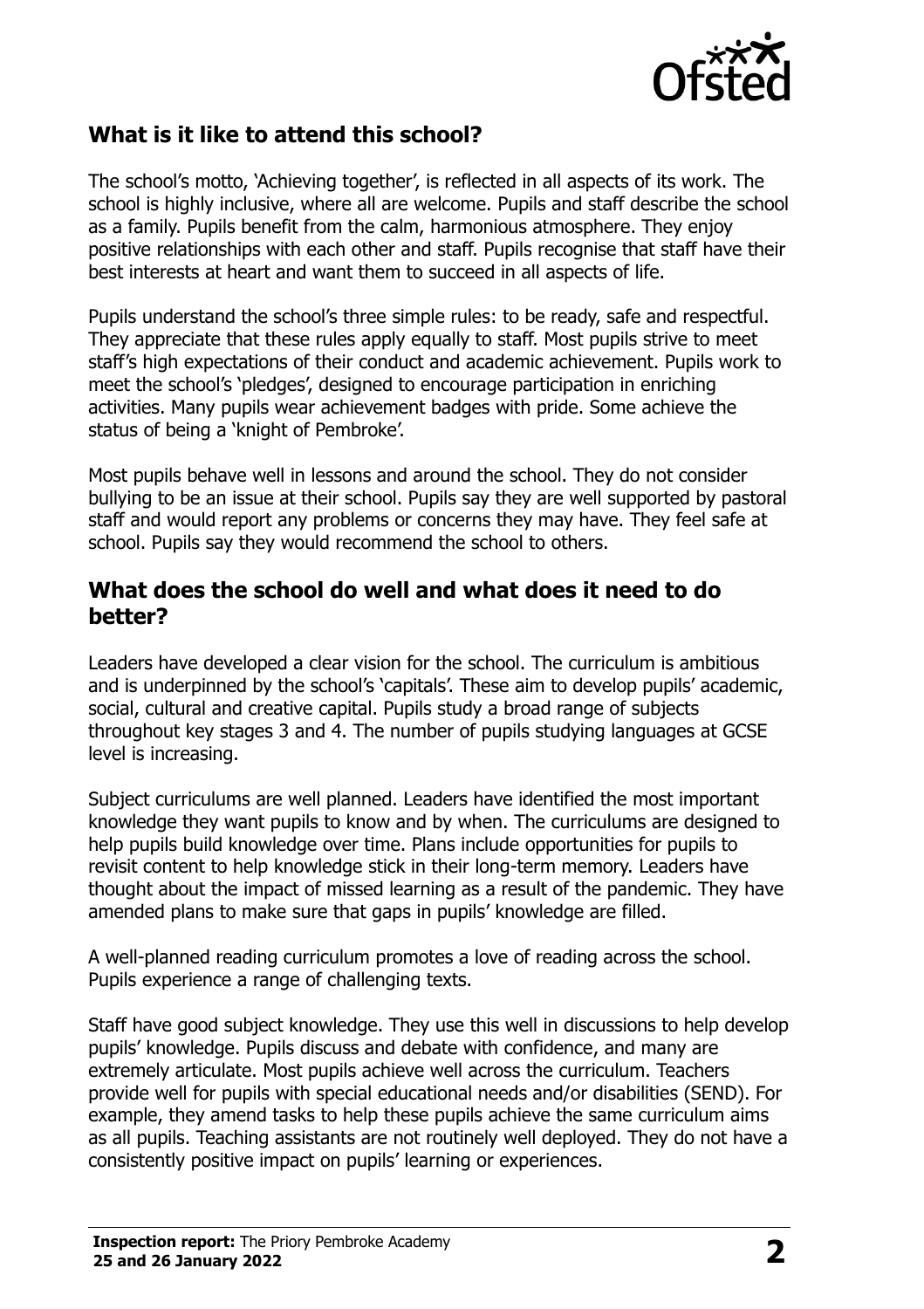

Leaders are reviewing the school's approach to assessment and feedback. Staff do not always give pupils effective feedback. Pupils say that they do not always find the feedback helpful. Not all staff challenge pupils when their work is of poorer quality than expected.

Most pupils behave well. However, on occasion, poor behaviour disrupts the learning of others. This is particularly the case when pupils do not have their usual teacher. Leaders take effective action to support pupils who struggle to attend regularly. Nevertheless, too many pupils are persistently absent from school.

Promoting pupils' personal development is a key focus of the school's work. The personal, social, health and economic education curriculum is well planned. Pupils learn about a range of appropriate topics that help prepare them for life in modern Britain. Pupils enjoy enriching experiences, such as visiting the theatre, and benefit from a variety of extra-curricular clubs. Pupils are tolerant and understand diversity. However, pupils do not learn enough about other cultures. Pupils receive highquality careers education, advice and guidance. They go on to appropriate next steps when they leave the school.

Governance is effective. Trustees are knowledgeable and hold leaders to account well. The local governing body provides effective support and challenge.

Leaders work hard to support staff. Staff enjoy working at the school. They appreciate that leaders are considerate of their workload and well-being.

Parents are overwhelmingly positive about the school. Many expressed their gratitude for the positive difference that the school has made in their children's life.

# **Safeguarding**

The arrangements for safeguarding are effective.

Positive relationships between staff and pupils enhance the school's pastoral work. Staff take all potential safeguarding issues seriously. They are alert to potential concerns and act promptly to ensure that pupils get the help they need quickly. Leaders involve external agencies when necessary.

Staff are aware of risks that are pertinent to the school's cohort and the local area. Staff know how to report concerns about an adult's conduct. Leaders ensure that thorough checks are carried out on staff to ensure they are suitable to work with children.

Pupils learn how to keep themselves safe through the curriculum. For example, they learn about healthy relationships.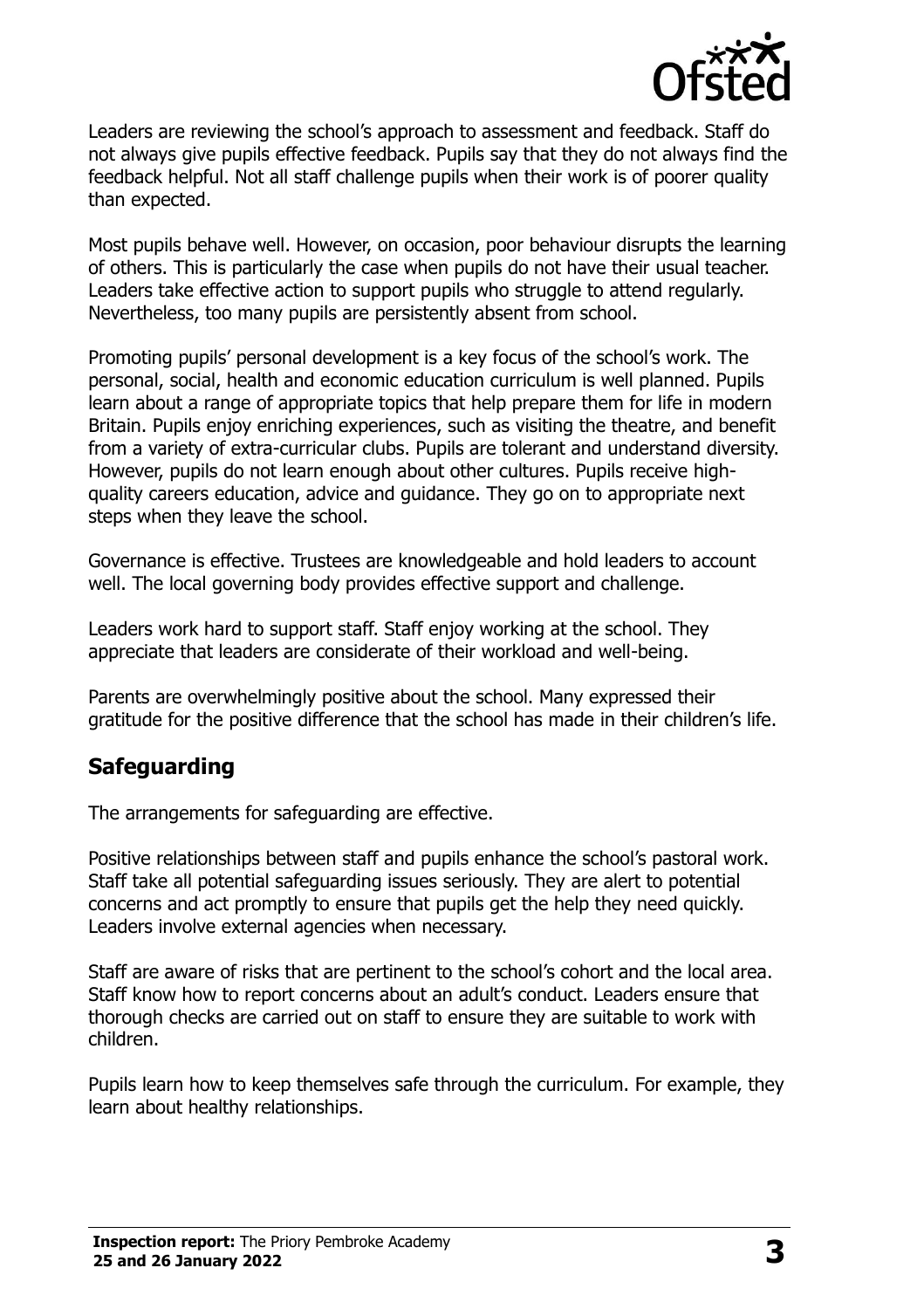

# **What does the school need to do to improve?**

#### **(Information for the school and appropriate authority)**

- Leaders have not established a clear and effective approach to assessment and feedback. Pupils do not always benefit from helpful feedback. Leaders should ensure that they establish clear expectations for assessment and feedback. They should ensure that staff apply agreed strategies consistently. They should ensure that pupils find the feedback helpful.
- Not all staff challenge pupils when they produce work of poor quality. Leaders should ensure that all staff support pupils to produce their best work by sharing high expectations and checking that pupils have met these.
- Pupils with SEND are not well supported by additional adults. Leaders should ensure that teaching assistants are well deployed and support pupils in lessons.
- Too many pupils are persistently absent. Leaders should develop strategies to ensure that all pupils attend regularly.
- The curriculum does not ensure that pupils learn about other cultures in sufficient depth. Pupils do not have a broad and deep understanding of other cultures. Leaders should ensure that they develop pupils' understanding and experiences of a wider range of cultures.

## **How can I feed back my views?**

You can use [Ofsted Parent View](http://parentview.ofsted.gov.uk/) to give Ofsted your opinion on your child's school, or to find out what other parents and carers think. We use information from Ofsted Parent View when deciding which schools to inspect, when to inspect them and as part of their inspection.

The Department for Education has further quidance on how to complain about a school.

If you are the school and you are not happy with the inspection or the report, you can [complain to Ofsted.](http://www.gov.uk/complain-ofsted-report)

### **Further information**

You can search for [published performance information](http://www.compare-school-performance.service.gov.uk/) about the school.

In the report, '[disadvantaged pupils](http://www.gov.uk/guidance/pupil-premium-information-for-schools-and-alternative-provision-settings)' refers to those pupils who attract government pupil premium funding: pupils claiming free school meals at any point in the last six years and pupils in care or who left care through adoption or another formal route.

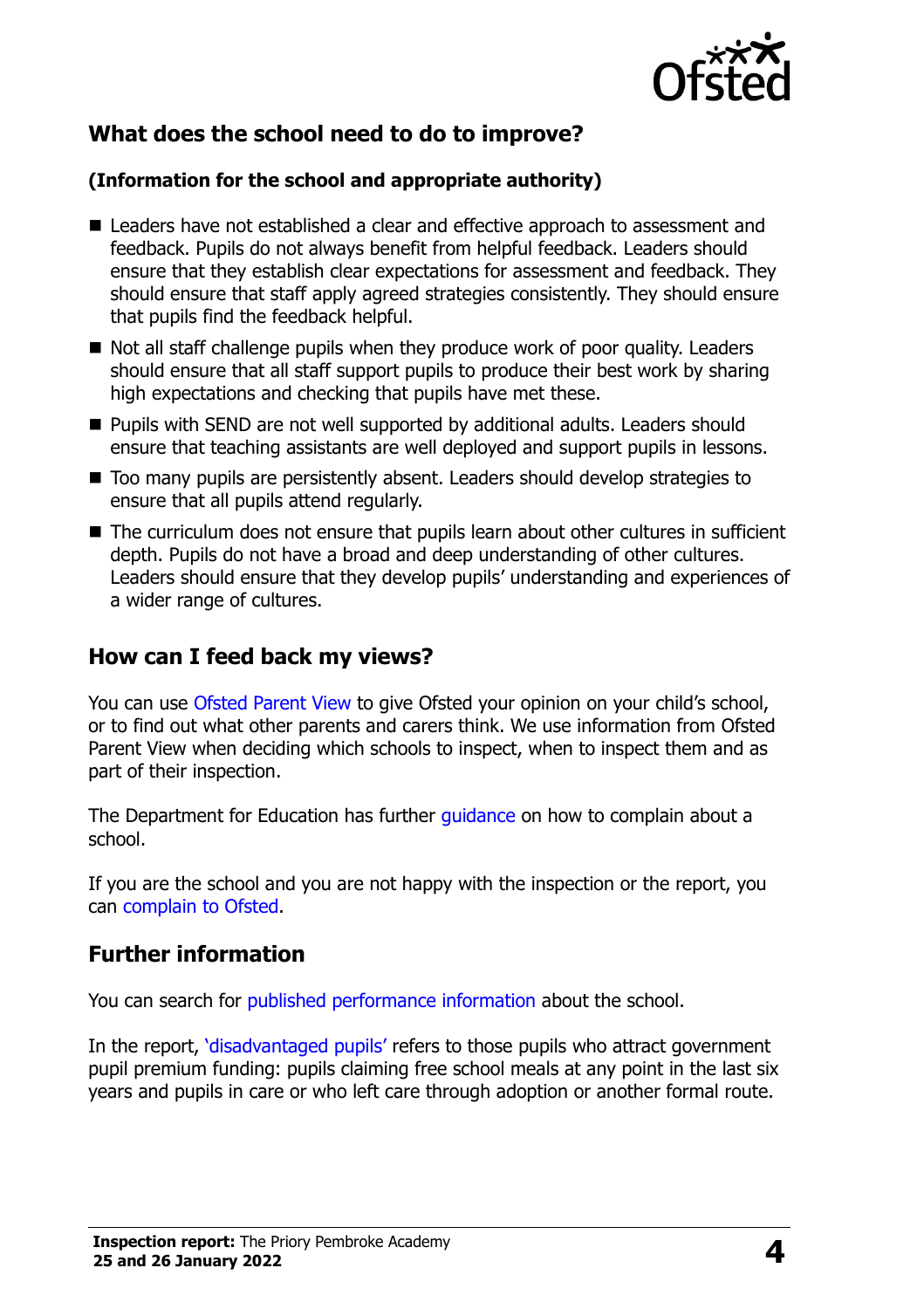

# **School details**

| Unique reference number             | 145052                   |
|-------------------------------------|--------------------------|
| <b>Local authority</b>              | Lincolnshire             |
| <b>Inspection number</b>            | 10212012                 |
| <b>Type of school</b>               | Secondary comprehensive  |
| <b>School category</b>              | Academy sponsor-led      |
| Age range of pupils                 | 11 to 16                 |
| <b>Gender of pupils</b>             | Mixed                    |
| Number of pupils on the school roll | 449                      |
| <b>Appropriate authority</b>        | Board of trustees        |
| <b>Chair of trust</b>               | <b>Howard Gee</b>        |
| <b>Headteacher</b>                  | <b>Simon Evans</b>       |
| Website                             | www.priorypembroke.co.uk |
| Date of previous inspection         | Not previously inspected |

# **Information about this school**

- The school is part of the Priory Federation of Academies Trust.
- The school uses the following alternative off-site providers: Acorn Free School, Build-a-Future Independent School, Springwell Alternative Academy Lincoln, The Pilgrim School and Hill Holt Wood. These providers are all registered.
- The school meets the requirements of the Baker Clause, which requires schools to provide pupils in Years 8 to 13 with information about approved technical education qualifications and apprenticeships.

# **Information about this inspection**

The inspectors carried out this inspection under section 5 of the Education Act 2005.

This was the first routine inspection the school received since the COVID-19 pandemic began. Inspectors discussed the impact of the pandemic with leaders and have taken this into account in their evaluation of the school.

■ Inspectors met with senior leaders, subject leaders, groups of staff, trustees and representatives of the Priory Federation of Academies Trust.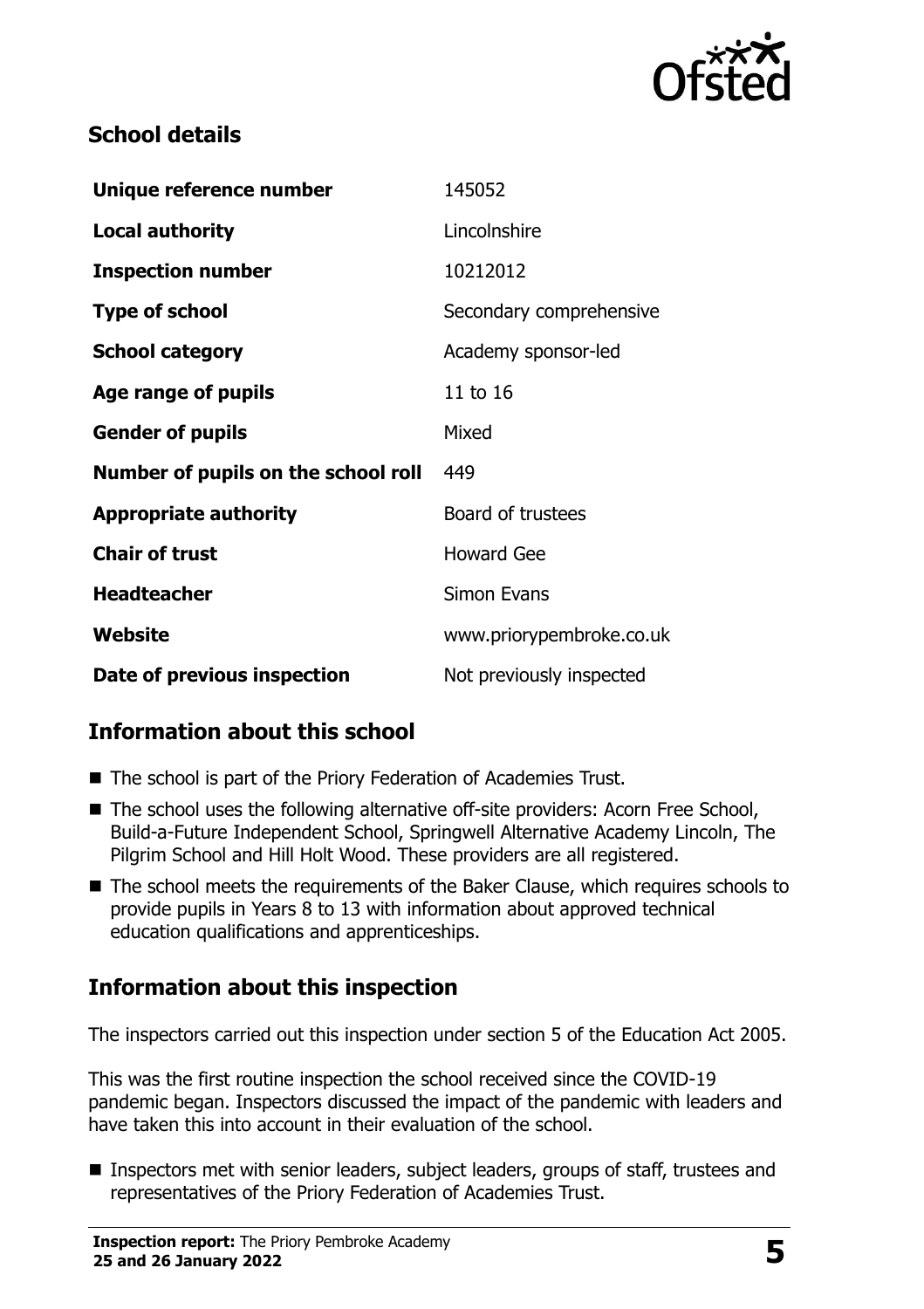

- Inspectors met formally with groups of pupils and spoke with pupils in their lessons and around school. Inspectors observed pupils' behaviour at lunchtime and around school.
- Inspectors carried out deep dives in English, art, physical education and modern foreign languages. For each deep dive, inspectors met with subject leaders, looked at curriculum plans, visited a sample of lessons, spoke to teachers, spoke to pupils about their learning and looked at samples of pupils' work. The lead inspector reviewed the school's reading curriculum.
- Inspectors scrutinised the school's safeguarding arrangements. They spoke with staff and pupils about safeguarding. The lead inspector reviewed the school's safeguarding records and the school's single central record.
- Inspectors considered the 70 responses to Ofsted Parent View and the 66 freetext comments. They considered responses to the pupil and staff surveys.

#### **Inspection team**

Deborah Mosley, lead inspector Her Majesty's Inspector Jackie Thornalley **Disk and Separate Inspector** Dick Vasey **Dick Vasey Ofsted Inspector**